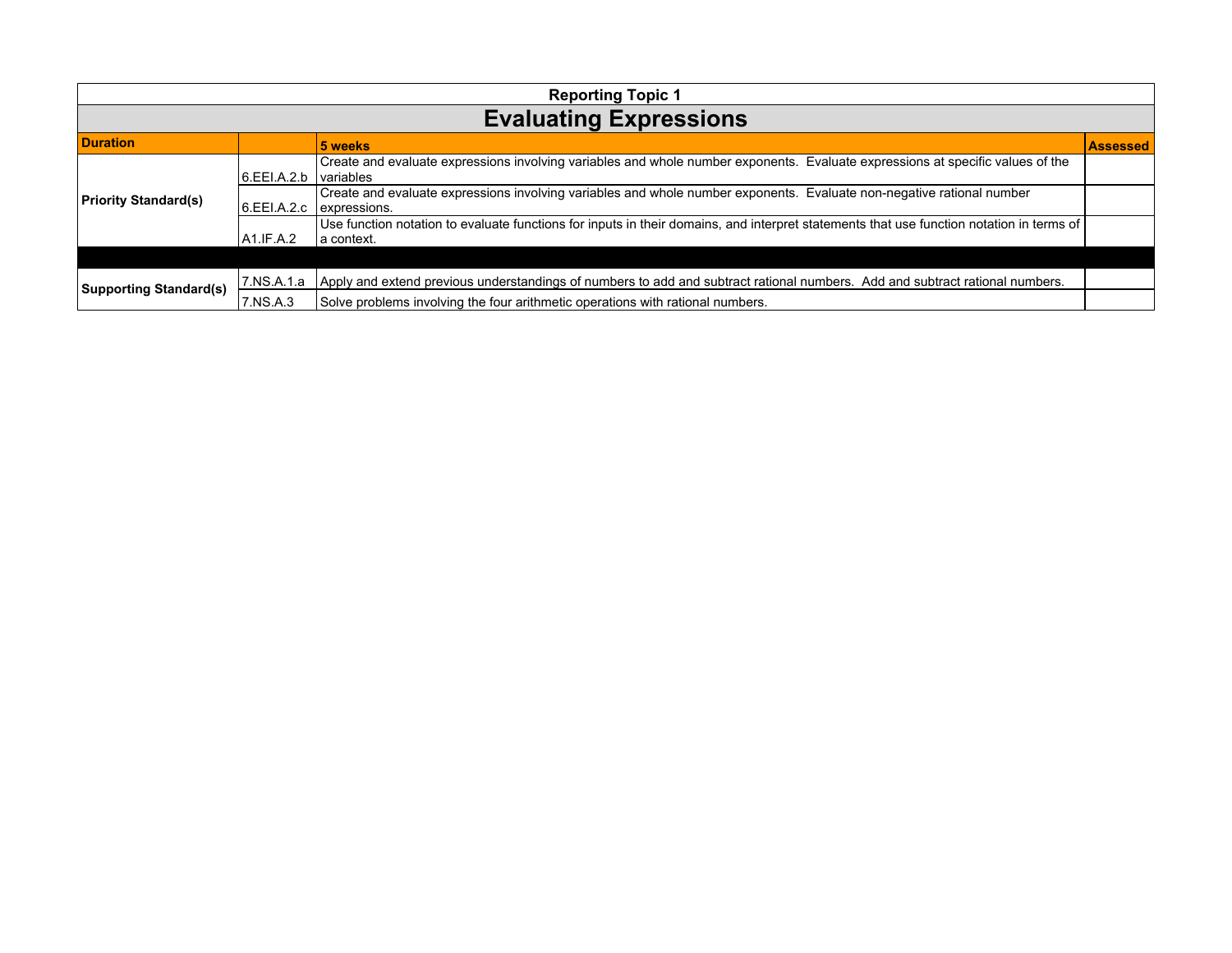| <b>Reporting Topic 2</b>      |            |                                                                                                                                                                                   |                 |  |  |
|-------------------------------|------------|-----------------------------------------------------------------------------------------------------------------------------------------------------------------------------------|-----------------|--|--|
| <b>Solving Equations</b>      |            |                                                                                                                                                                                   |                 |  |  |
| <b>Duration</b>               |            | 4 weeks                                                                                                                                                                           | <b>Assessed</b> |  |  |
| <b>Priority Standard(s)</b>   | LA1.RELA.1 | Explain how each step taken when solving an equation or inequality in one variable creates an equivalent equation or inequality that<br>has the same solution(s) as the original. |                 |  |  |
|                               |            |                                                                                                                                                                                   |                 |  |  |
| <b>Supporting Standard(s)</b> |            | A1.CED.A.4 Solve literal equations and formulas for a specified variable that highlights a quantity of interest.                                                                  |                 |  |  |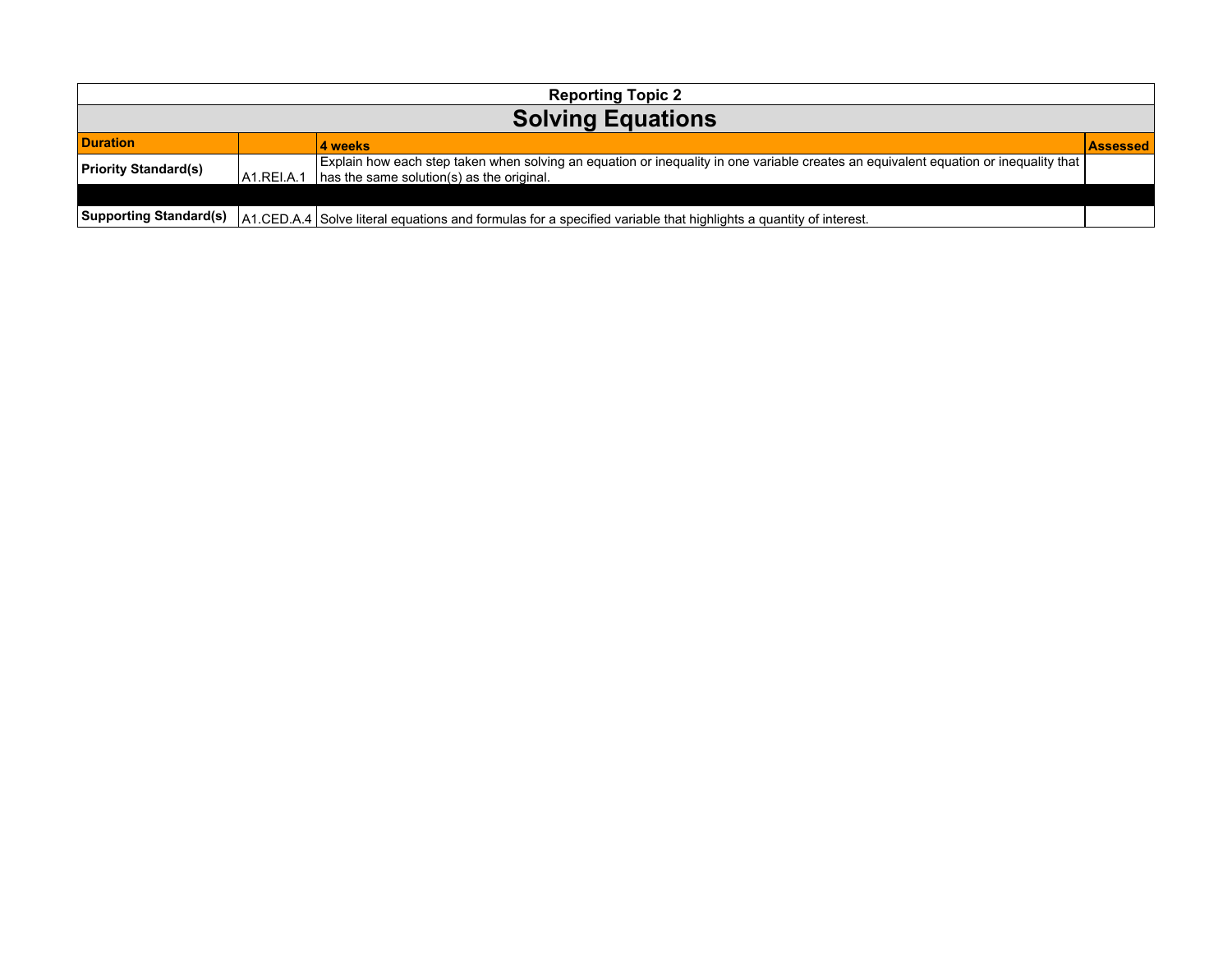| <b>Reporting Topic 3</b>      |            |                                                                                                                                                                                                   |                 |  |  |
|-------------------------------|------------|---------------------------------------------------------------------------------------------------------------------------------------------------------------------------------------------------|-----------------|--|--|
| <b>Solving Inequalities</b>   |            |                                                                                                                                                                                                   |                 |  |  |
| <b>Duration</b>               |            | 3 weeks                                                                                                                                                                                           | <b>Assessed</b> |  |  |
| <b>Priority Standard(s)</b>   | A1.REI.A.1 | Explain how each step taken when solving an equation or inequality in one variable creates an equivalent equation or inequality that $\vert$<br>$\vert$ has the same solution(s) as the original. |                 |  |  |
|                               |            |                                                                                                                                                                                                   |                 |  |  |
| <b>Supporting Standard(s)</b> |            | A1.CED.A.4 Solve literal equations and formulas for a specified variable that highlights a quantity of interest.                                                                                  |                 |  |  |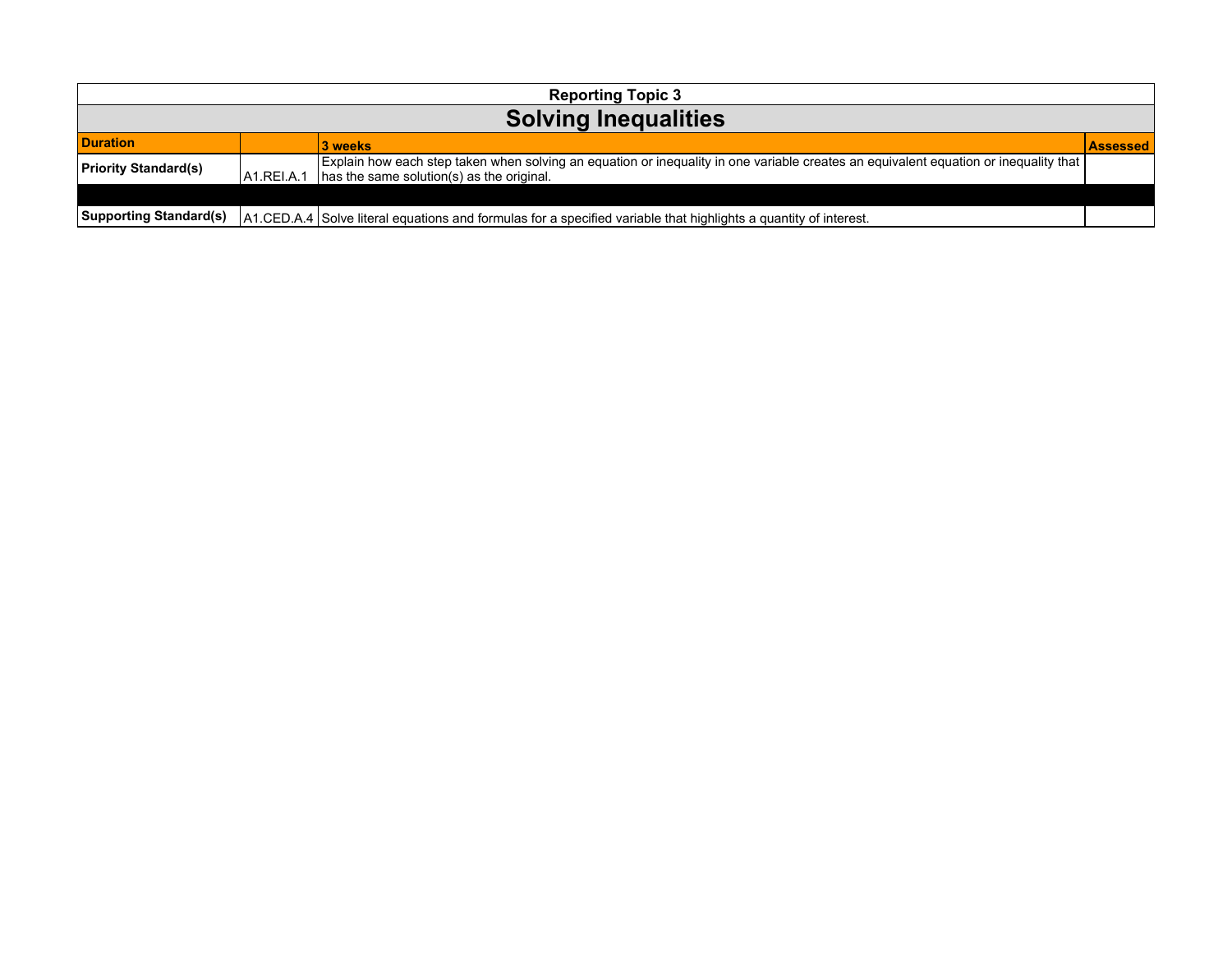| <b>Reporting Topic 4</b>      |             |                                                                                                                                                                                       |                  |  |
|-------------------------------|-------------|---------------------------------------------------------------------------------------------------------------------------------------------------------------------------------------|------------------|--|
| <b>Solving Absolute Value</b> |             |                                                                                                                                                                                       |                  |  |
| <b>Duration</b>               |             | <b>4</b> weeks                                                                                                                                                                        | <u>LASSessed</u> |  |
| <b>Priority Standard(s)</b>   | A2.REI.A.1  | Create and solve equations and inequalities, including those that involve absolute value.                                                                                             |                  |  |
|                               |             |                                                                                                                                                                                       |                  |  |
| <b>Supporting Standard(s)</b> | IA1.REI.A.1 | Explain how each step taken when solving an equation or inequality in one variable creates an equivalent equation or inequality that $ $<br>has the same solution(s) as the original. |                  |  |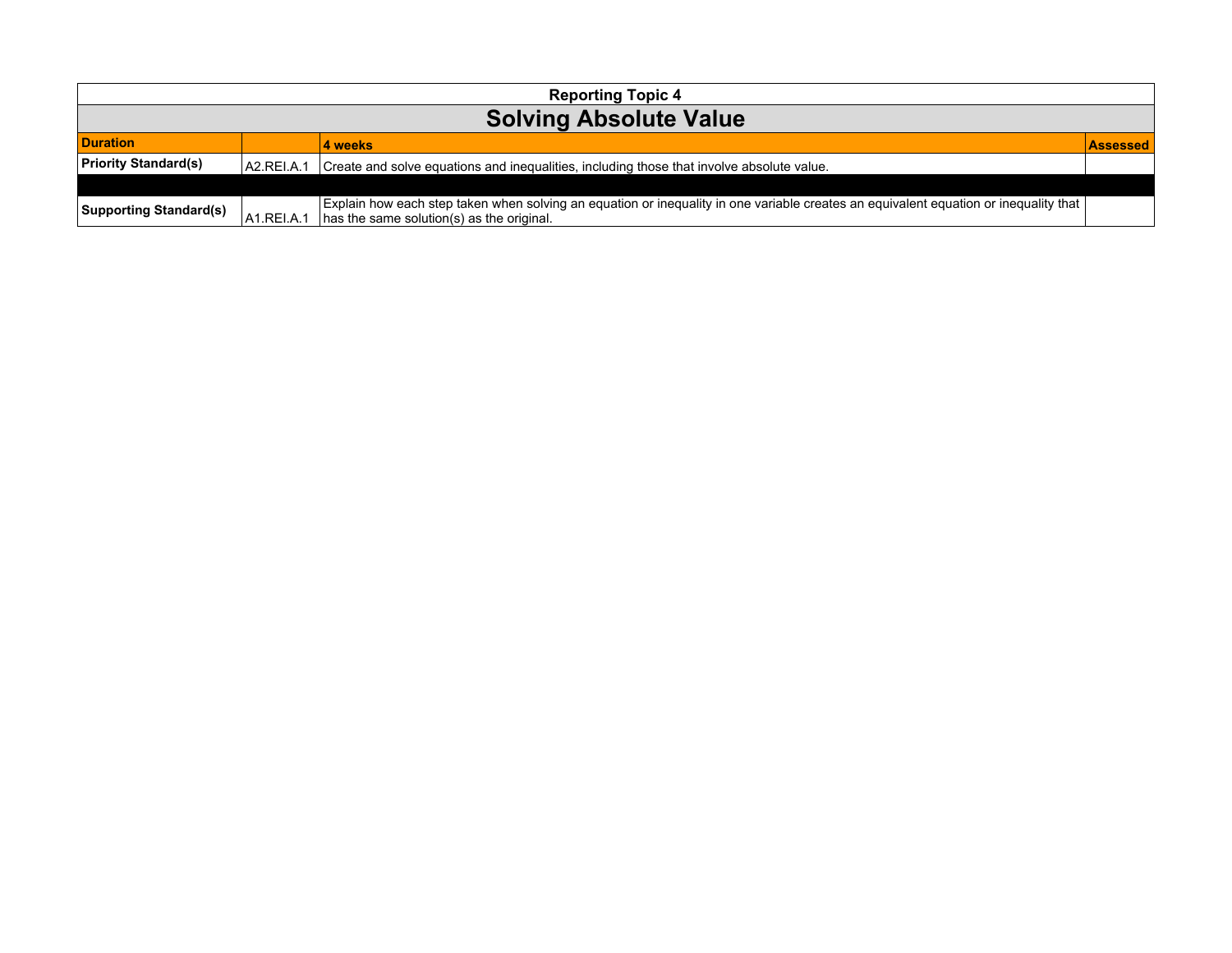| <b>Reporting Topic 5</b>      |              |                                                                                                                                                                                                                                                                                    |                 |  |
|-------------------------------|--------------|------------------------------------------------------------------------------------------------------------------------------------------------------------------------------------------------------------------------------------------------------------------------------------|-----------------|--|
| <b>Linear Functions</b>       |              |                                                                                                                                                                                                                                                                                    |                 |  |
| <b>Duration</b>               |              | 4 weeks                                                                                                                                                                                                                                                                            | <b>Assessed</b> |  |
|                               | A1.IF.B.5    | Determine the average rate of change of a function over a specified interval and interpret the meaning.                                                                                                                                                                            |                 |  |
| <b>Priority Standard(s)</b>   |              | A1.CED.A.2 Create and graph linear, quadratic and exponential equations in two variables.                                                                                                                                                                                          |                 |  |
|                               |              | A1.LQE.A.3 Construct linear, quadratic and exponential equations given graphs, verbal descriptions or tables.                                                                                                                                                                      |                 |  |
|                               |              |                                                                                                                                                                                                                                                                                    |                 |  |
| <b>Supporting Standard(s)</b> |              | Understand that a function from one set (domain) to another set (range) assigns to each element of the domain exactly one element<br>A1.IF.A.1.a   of the range. Represent a function using function notation.                                                                     |                 |  |
|                               | A1.IF.A.1.b  | Understand that a function from one set (domain) to another set (range) assigns to each element of the domain exactly one element<br>of the range. Understand that the graph of a function labeled f is the set of all ordered pairs $(x, y)$ that satisfy the equation $y=f(x)$ . |                 |  |
|                               | $AA$ .IF.C.7 | Graph functions expressed symbolically, and identify and interpret key features of the graph.                                                                                                                                                                                      |                 |  |
|                               | A1.IF.B.3    | Using tables, graphs and verbal descriptions, interpret key characteristics of a function that models the relationship between two<br>quantities.                                                                                                                                  |                 |  |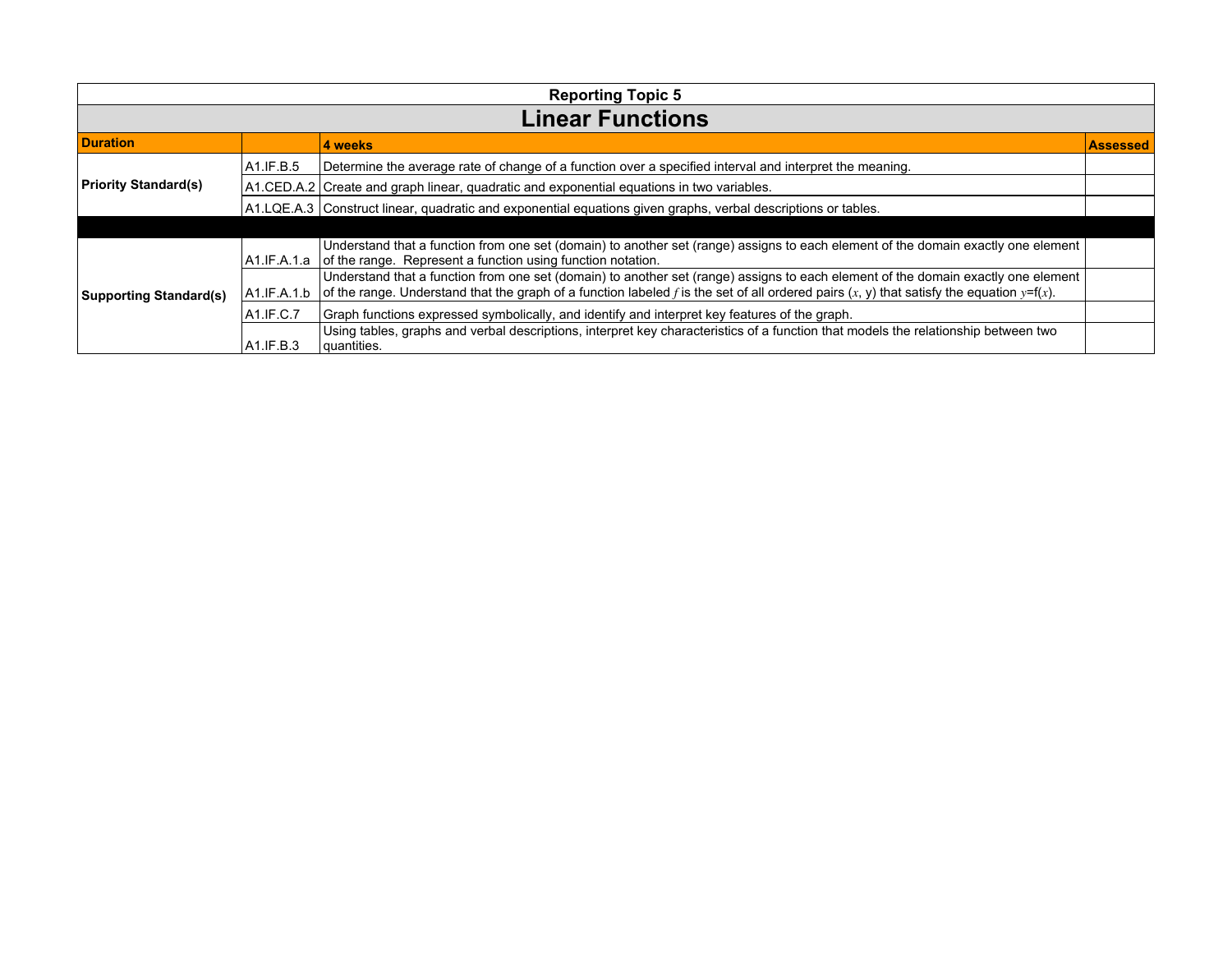| <b>Reporting Topic 6</b>        |            |                                                                                                                                                                                                                                                                          |                 |
|---------------------------------|------------|--------------------------------------------------------------------------------------------------------------------------------------------------------------------------------------------------------------------------------------------------------------------------|-----------------|
| <b>Absolute Value Functions</b> |            |                                                                                                                                                                                                                                                                          |                 |
| <b>Duration</b>                 |            | 3 weeks                                                                                                                                                                                                                                                                  | <b>Assessed</b> |
|                                 | A1.REI.C.7 | Graph the solution to a linear inequality in two variables.                                                                                                                                                                                                              |                 |
| <b>Priority Standard(s)</b>     |            | Describe the effects of transformations algebraically and graphically; create vertical and horizontal translations, vertical and<br>horizontal reflections and dilations (expansions/compressions) for a variety of functions (linear, quadratic, cubic, square and cube |                 |
|                                 | A2.BF.A.3  | root, absolute value, exponential and logarithmic).                                                                                                                                                                                                                      |                 |
|                                 |            |                                                                                                                                                                                                                                                                          |                 |
| <b>Supporting Standard(s)</b>   | A1.IF.B.4  | Relate the domain and range of a function to its graph, and where applicable, to the quantitative relationship it describes.                                                                                                                                             |                 |
|                                 | A2.IF.A.1  | Identify and interpret key characteristics of functions represented graphically with tables, and with algebraic symbolism to solve<br>problems.                                                                                                                          |                 |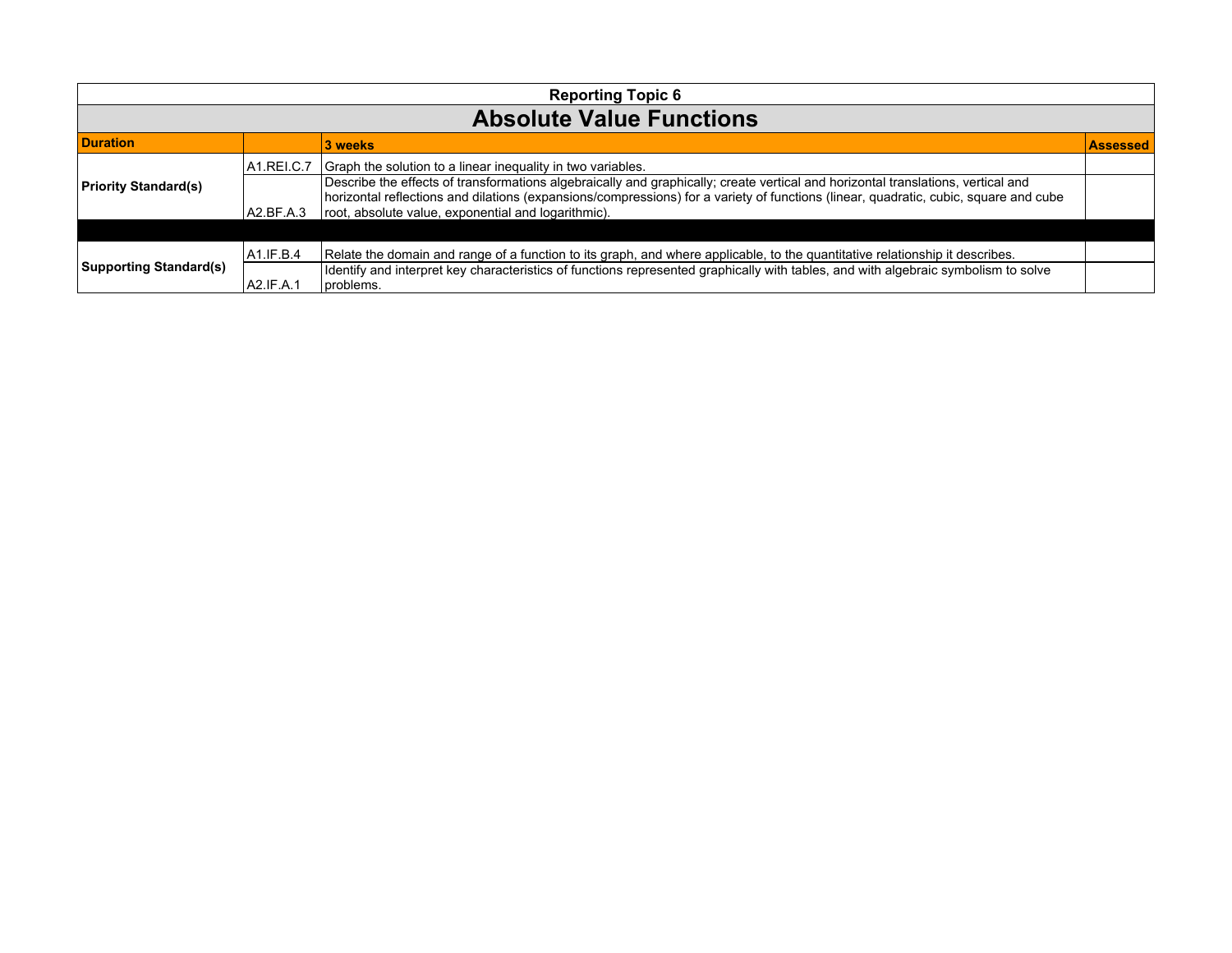| <b>Reporting Topic 7</b>       |           |                                                                                                                                                                          |                 |  |
|--------------------------------|-----------|--------------------------------------------------------------------------------------------------------------------------------------------------------------------------|-----------------|--|
| <b>Factoring</b>               |           |                                                                                                                                                                          |                 |  |
| <b>Duration</b>                |           | 3 weeks                                                                                                                                                                  | <b>Assessed</b> |  |
| <b>Priority Standard(s)</b>    |           | A1.SSE.A.2   Analyze the structure of polynomials to create equivalent expressions or equations.                                                                         |                 |  |
|                                |           | Add, subtract and multiply polynomials, and understand that polynomials follow the same general rules of arithmetic and are closed<br>A1.APR.A.1 under these operations. |                 |  |
|                                |           |                                                                                                                                                                          |                 |  |
| $ $ Supporting Standard(s) $ $ |           | A1.APR.A.2   Divide polynomials by monomials.                                                                                                                            |                 |  |
|                                | A1.NQ.A.1 | Explain how the meaning of rational exponents extends from the properties of integer exponents.                                                                          |                 |  |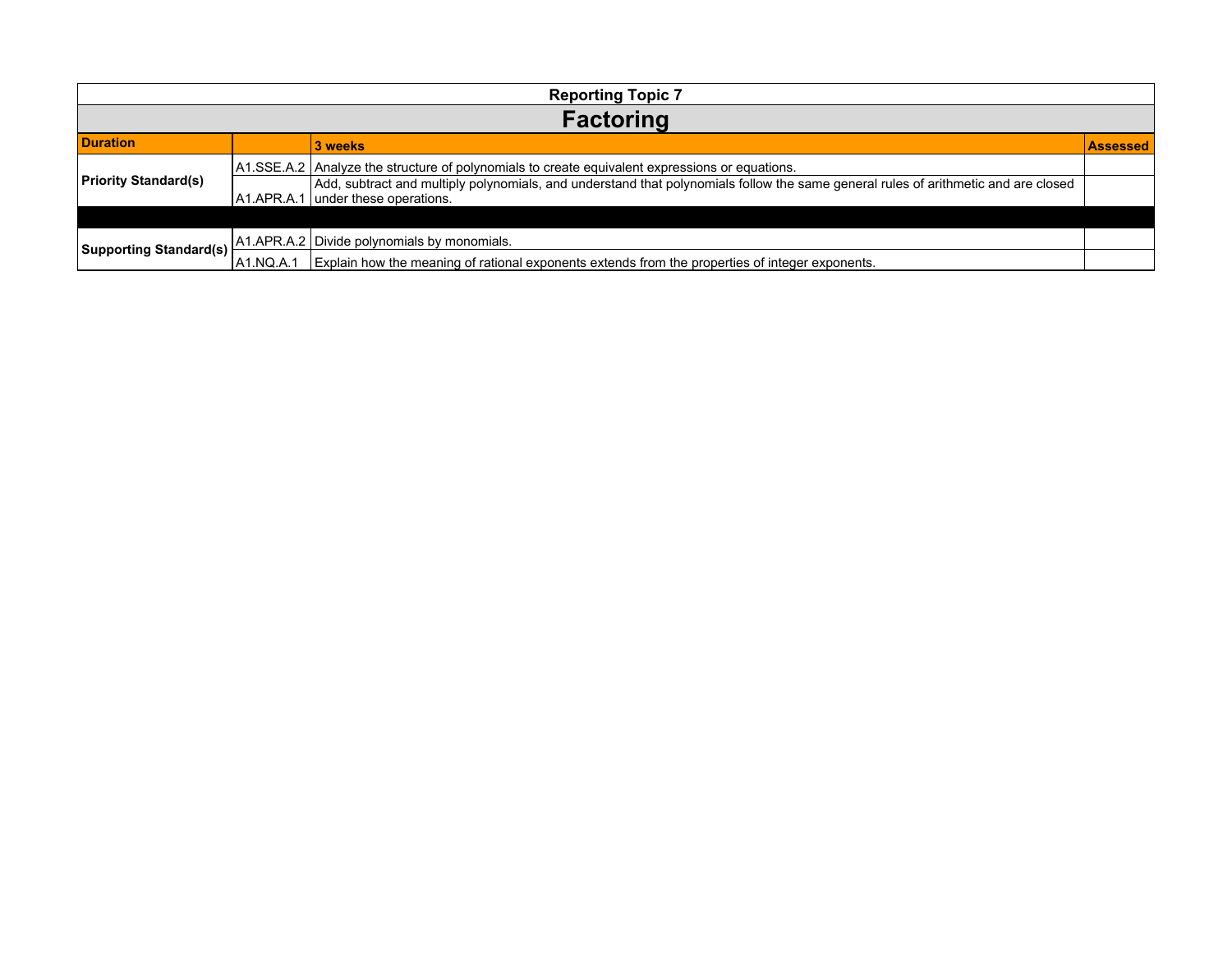| <b>Reporting Topic 8</b>            |             |                                                                                                                                                                                                                                                                                                                                 |                 |  |
|-------------------------------------|-------------|---------------------------------------------------------------------------------------------------------------------------------------------------------------------------------------------------------------------------------------------------------------------------------------------------------------------------------|-----------------|--|
| <b>Graphing Quadratic Functions</b> |             |                                                                                                                                                                                                                                                                                                                                 |                 |  |
| <b>Duration</b>                     |             | 3 weeks                                                                                                                                                                                                                                                                                                                         | <b>Assessed</b> |  |
|                                     | A2.BF.A.3   | Describe the effects of transformations algebraically and graphically; create vertical and horizontal translations, vertical and<br>horizontal reflections and dilations (expansions/compressions) for a variety of functions (linear, quadratic, cubic, square and cube<br>root, absolute value, exponential and logarithmic). |                 |  |
| <b>Priority Standard(s)</b>         |             | Choose and produce equivalent forms of a quadratic expression or equations to reveal and explain properties. Find the maximum<br>$A1.SSE.A.3.b$ or minimum value of a quadratic function by completing the square.                                                                                                              |                 |  |
|                                     | A1.CED.A.2  | Create and graph linear, quadratic and exponential equations in two variables.                                                                                                                                                                                                                                                  |                 |  |
|                                     | A1.LQE.A.3  | Construct linear, quadratic and exponential equations given graphs, verbal descriptions or tables.                                                                                                                                                                                                                              |                 |  |
|                                     |             |                                                                                                                                                                                                                                                                                                                                 |                 |  |
|                                     | A1.IF.B.4   | Relate the domain and range of a function to its graph, and where applicable, to the quantitative relationship it describes.                                                                                                                                                                                                    |                 |  |
|                                     | A1.IF.A.1.a | Understand that a function from one set (domain) to another set (range) assigns to each element of the domain exactly one element<br>of the range. Represent a function using function notation.                                                                                                                                |                 |  |
| <b>Supporting Standard(s)</b>       | A1.IF.A.1.b | Understand that a function from one set (domain) to another set (range) assigns to each element of the domain exactly one element<br>of the range. Understand that the graph of a function labeled f is the set of all ordered pairs $(x, y)$ that satisfy the equation $y=f(x)$ .                                              |                 |  |
|                                     | A1.IF.C.7   | Graph functions expressed symbolically, and identify and interpret key features of the graph.                                                                                                                                                                                                                                   |                 |  |
|                                     | A1.IF.B.3   | Using tables, graphs and verbal descriptions, interpret key characteristics of a function that models the relationship between two<br>quantities.                                                                                                                                                                               |                 |  |
|                                     | A2.IF.A.1   | Identify and interpret key characteristics of functions represented graphically with tables, and with algebraic symbolism to solve<br>problems.                                                                                                                                                                                 |                 |  |